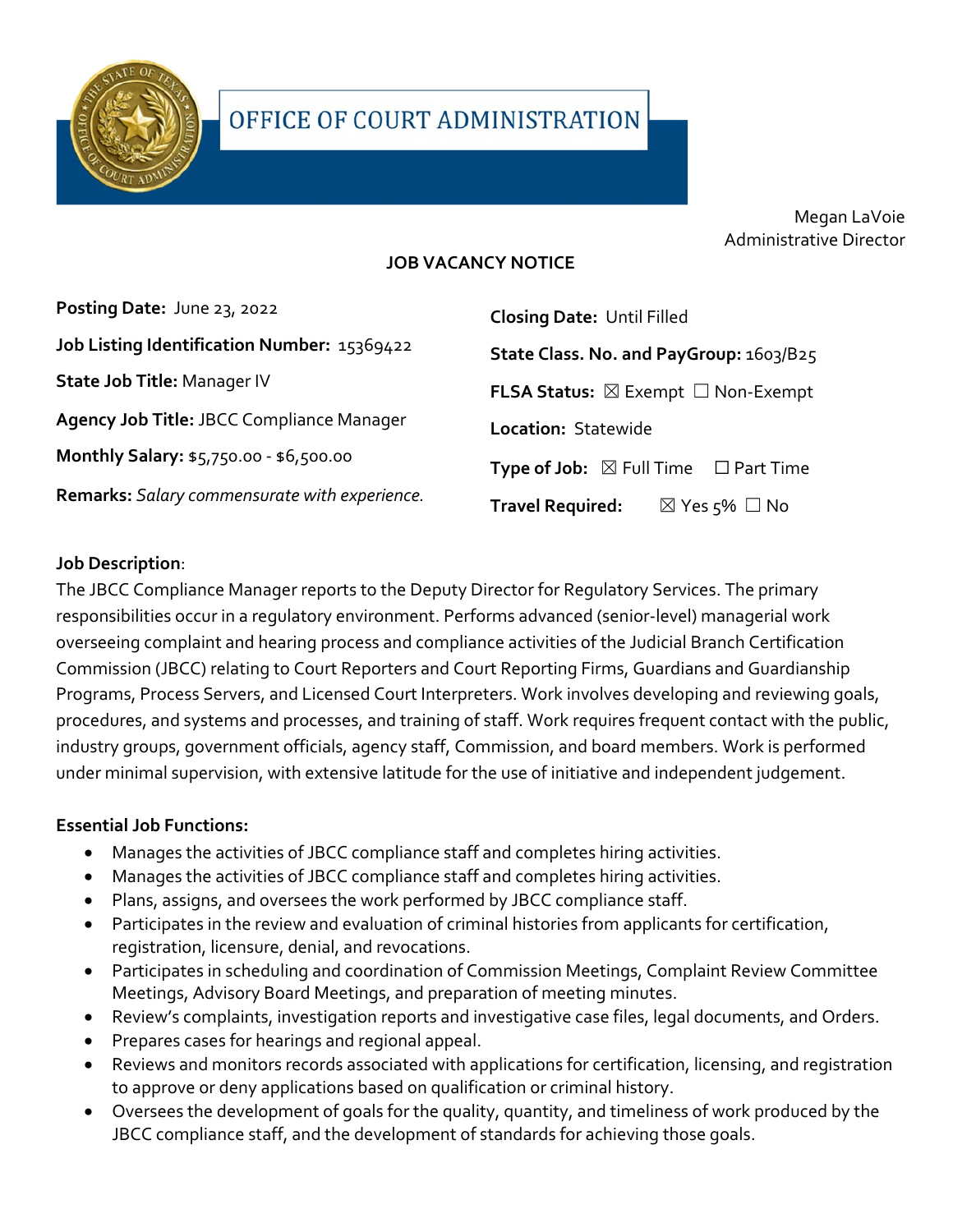- Develops, monitors, and evaluates JBCC procedures, policies, and priorities to guide the work of the JBCC staff and makes recommendations.
- Reports regularly to the Director of Enterprise Planning on the activities of the JBCC staff, progress on goals and other matters of interest. Completes special projects as assigned by Director.
- Evaluates systems and processes affecting the JBCC compliance staff, identifies areas of needed change, and makes recommendations to improve effectiveness.
- Oversees annual guardianship reporting for county clerks, guardians, and guardianship programs, and monitors for compliance.
- Prepares statistical and performance measure reports relating to JBCC workloads.
- Reviews work completed by JBCC compliance staff and provides feedback and conducts performance assessments.
- Assists in preparing correspondence, memos, and reports related to regulatory activities
- Prepares and disseminates information regarding program laws, rules, policies and division procedures to the public, government officials, and department staff
- Edits and updates Division forms, manuals, and publications as needed.
- Demonstrates a positive spirit of teamwork, offering constructive ideas, encouragement and support to other team members and OCA staff.
- Performs related work as assigned and complies with all OCA policies

#### **Minimum Qualifications:**

- Graduation from an accredited four-year college or university with a degree in business administration, finance, public administration, or in a related field; may substitute four years full-time management, certification, registration, licensing, or investigation experience for required education on a year for year basis.
- Three additional years of management experience in certification, registration, licensing, and investigation; OR
- Direct experience overseeing the certification, registration, licensing and investigation process.

## **Preferred Qualifications:**

- Excellent customer service skills.
- Excellent organizational skills.
- Skilled in research techniques, including Internet research.
- Skill in using database applications (e.g., entering data, running reports).
- Skill in use of standard office equipment and software (e.g., multi-line phone, computer).
- Skill in using proper spelling, punctuation, sentence structure, and grammar.
- Ability to use Microsoft Office Suite, including MS Word, MS Excel, and MS Outlook.
- Ability to communicate effectively with all levels of the organization, as well as with external stakeholders.
- Ability to establish and maintain positive, courteous, and effective working relationships.
- Ability to effectively manage employees.
- Ability to interpret and explain agency laws, rules, policies, and procedures in a clear and concise manner.
- Knowledge of office practices and administrative procedures.
- Knowledge of office practices and administrative procedures.